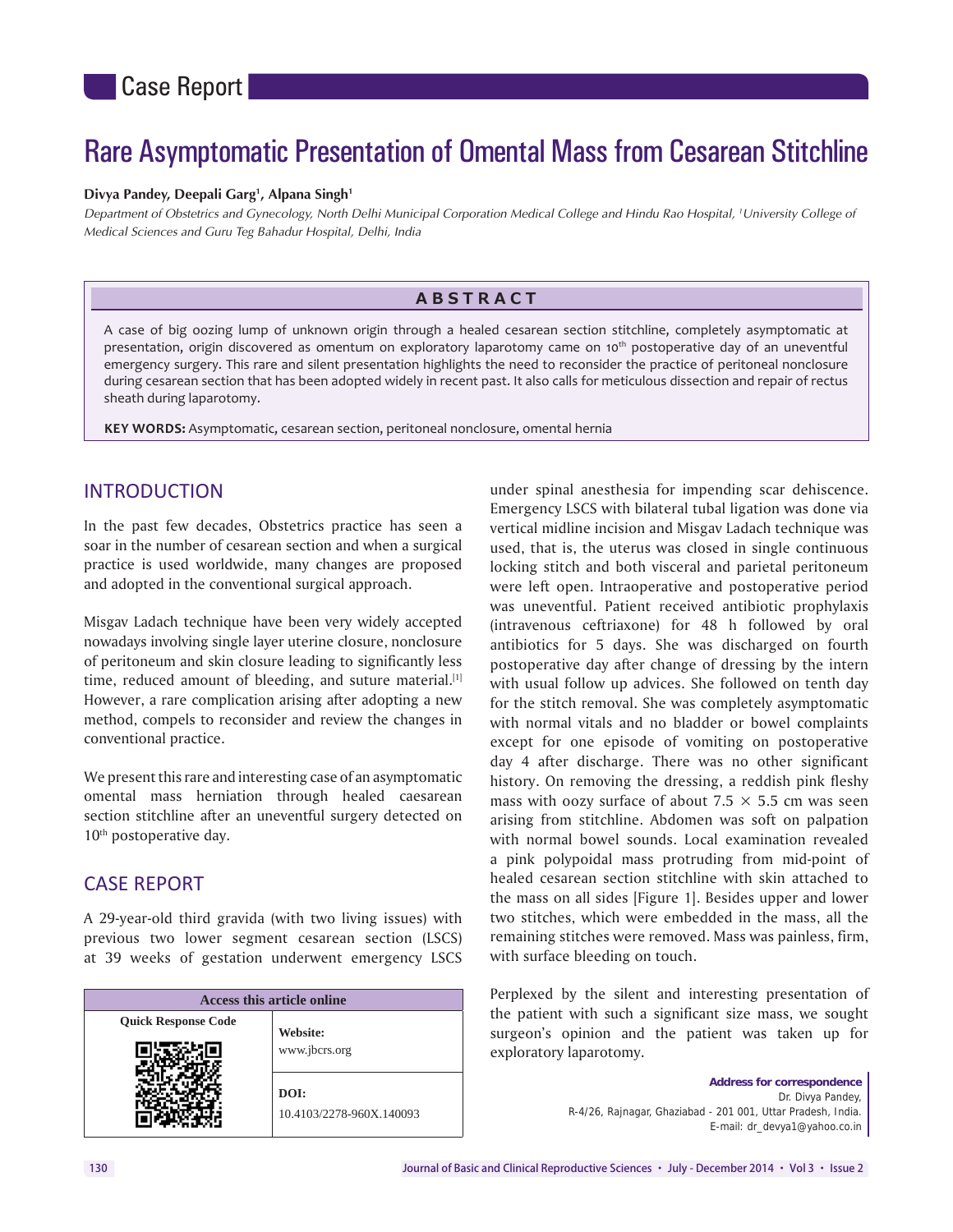On opening stitchline, there was a defect in rectus sheath seen through which omentum was herniating [Figure 2] to form an organized mass covered with organized exudative substance, which bled on touch. The portion of omentum was separated and excised followed by parietal peritoneal closure. The anterior abdominal wall was closed in layers. Patient was discharged on day 7 after stitch removal with a healthy stitch line. Histopathology report confirmed the omentum with necrosed fat covered with granulation tissue.

### **DISCUSSION**

This case was unique and discovered only at the time of stitch removal. The significant size, pinkish smooth surfaced lump with bleeding tendency, arising over such small duration (6 days), at first glance left us completely perplexed about its origin, which was revealed only at exploratory laparotomy and later confirmed histologically.

There are many possible operative techniques of cesarean section but depend largely on the clinical situation and the preference of the surgeon.



Figure 1: Mass sitting on the cesarean stitchline presenting on 10<sup>th</sup> postoperative day



**Figure 2:** Mass arising from omentum through defect in rectus sheath

Peritoneal closure at laparotomy had been a 'standard' surgical practice. Reasons cited include restoration of anatomy, reducing infection by re-establishing anatomical barrier, preventing adhesion formation between intestines and fascia, between uterus and fascia and reducing wound infection, herniation, dehiscence and hematoma formation.[2,3] Spontaneous reperitonisation starts in 48-72 h with complete healing occurring in 5-7 days. This all the more favors the need of closure of the peritoneum at laparotomies. However, the Cochrane database systemic review showed that peritoneal nonclosure led to reduced operative time, less postoperative pain and fever, and shorter hospital stay.[4]

Extensive search of literature have shown only a few similar cases reported before. Two similar cases reported in literature of omental prolapse in cases of Misgav Ladach technique in 2004 and 2011 by Scholz *et al*., and Bhattacharya *et al*. reported, respectively, omental herniation in post LSCS case on days 7 and 15 were managed similarly like in our case with laparotomy.[5,6**]** In other few cases, omentum was sutured between the edges of fascia recti.<sup>[7,8]</sup>

The mass might had been present earlier, which was probably missed by the intern during change of dressing. Probable explanation in our case is that during too much dissection of rectus sheath, owing to fibrosis due to previous surgeries, there was an inadvertent injury to the rectus sheath, which was probably left unrepaired, through which the omentum had protruded. The episode of vomiting leading to increased intra-abdominal pressure possibly became the precipitating factor. This possibly could have been prevented if parietal peritoneum was closed to provide an anatomical barrier.

These cases including our rare case suggest the possible importance of peritoneal closure in laparotomy cases so that complication like omental hernia can be avoided. The complication was due to repeat surgery on the scarred fibrosed tissue leading to the complication but possibly could have been prevented if the reinforcement of anterior abdominal wall was done with closure of peritoneum, which could have given it the strength in the period when natural re-epithelisation is not yet complete. Moreover, it also calls upon meticulous dissection and closure of the rectus sheath.

Matter of peritoneal closure or nonclosure at laparotomies had been a matter of debate since long. This case is just an example of a complication that could have been possibly prevented by peritoneal closure which could have reinforced the anterior abdominal wall in the period when natural re-epithelisation is not complete and is under process, which is 72 h to 7 days.